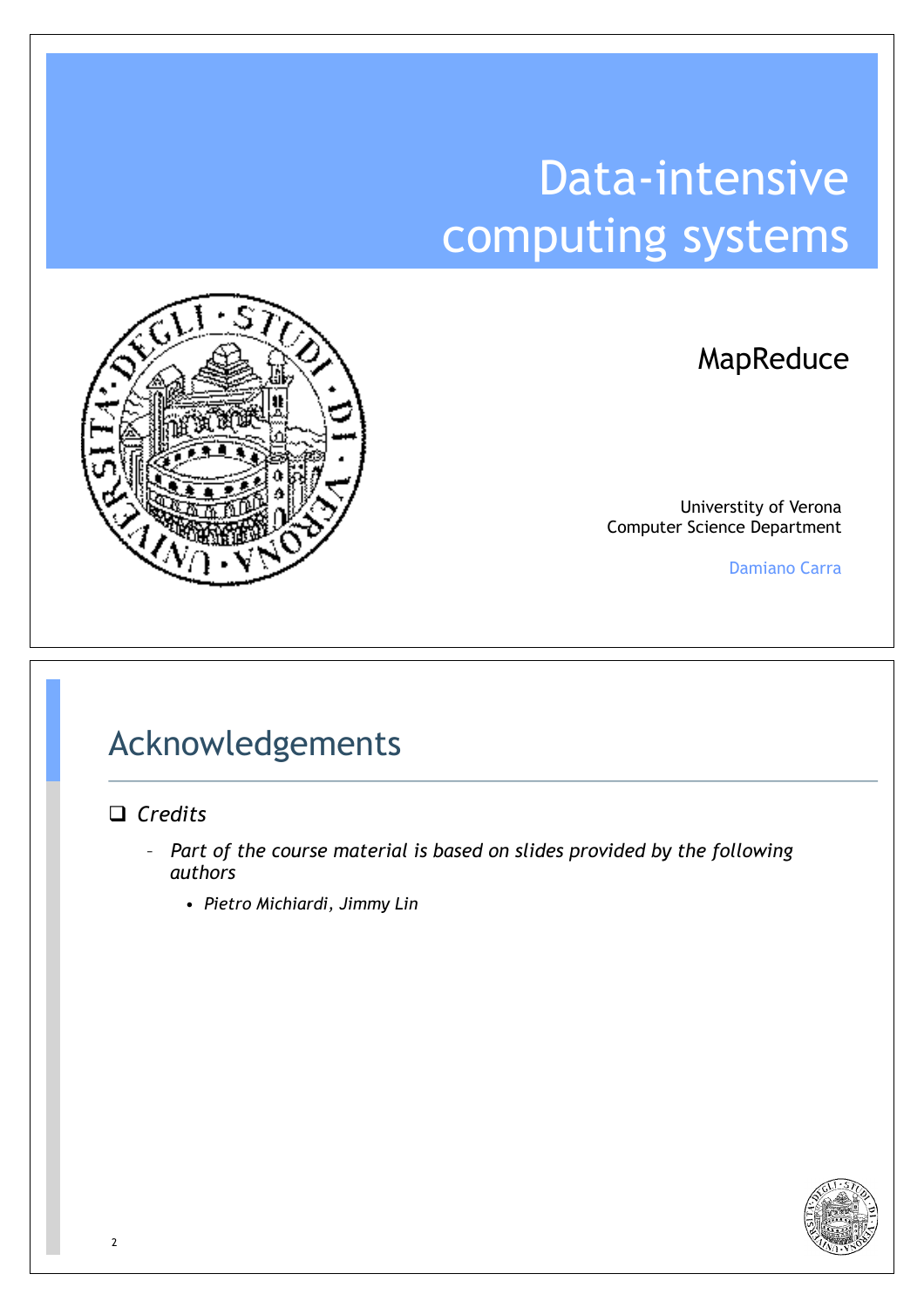### Basic example: Word count

- $\Box$  Assume to have a large collection of texts
	- e.g., Web pages from the whole Internet
- $\Box$  We would like to count how many times each word is mentioned all over the collection
	- it represents the basis for more complex computations, such as frequencies, pairings, etc
- $\Box$  Assuming that the collection is distributed among N machines, how would you proceed?



#### Basic example: Word count

 $\Box$  In a single machine, the solution is trivial

- final output: [(fog, 3), (winter, 2), (and, 4), …]
- $\Box$  With multiple machines
	- 1. Use the solution for the single machine in each machine
		- intermediate output: [(fog, 3), (winter, 2), (and, 4), …]
	- 2. Join the results collected from the different machines and produce the final output
		- final output:  $[(tree, 8), (fog, 13), (cold, 3), (winter, 6), (and, 22), ...]$

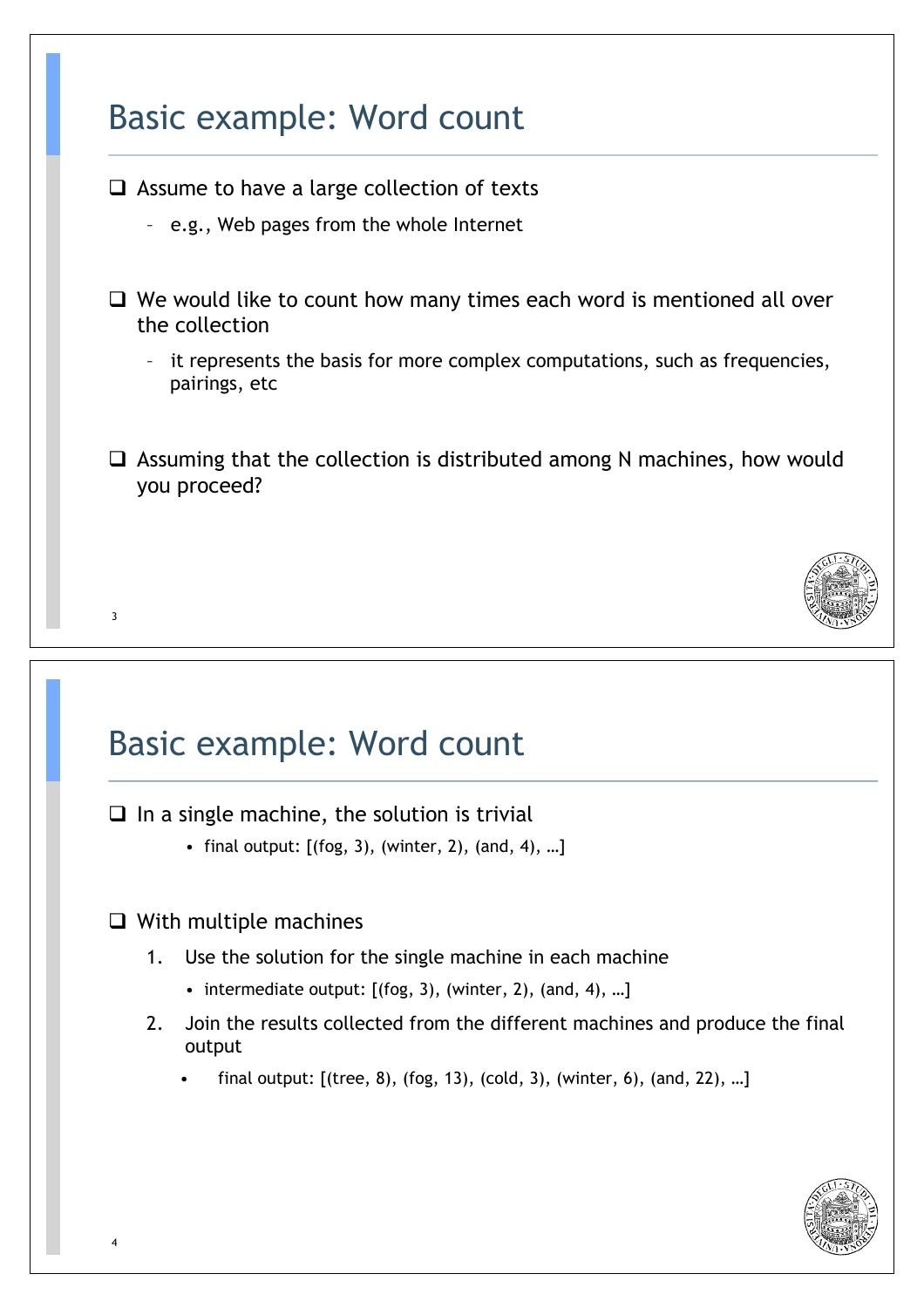

### Word count: pseudo-code

| 1: class MAPPER |
|-----------------|
|                 |

```
method MAP(docid a, doc d)
2:
```
- $3:$ for all term  $t \in \text{doc } d$  do
- $EMIT(term t, count 1)$  $4:$

#### 1: class REDUCER

method REDUCE(term t, counts  $[c_1, c_2, \ldots]$ )  $2:$ 

```
sum \leftarrow 03:
```
- for all count  $c \in \text{counts} [c_1, c_2, \ldots]$  do  $4:$
- $sum \leftarrow sum + c$ 5:
- $EMIT(term t, count sum)$ 6:
- The two computational steps materializes into two methods, Map and Reduce
	- MapReduce is then a programming model
- These two methods are included in a framework that takes care of different aspects

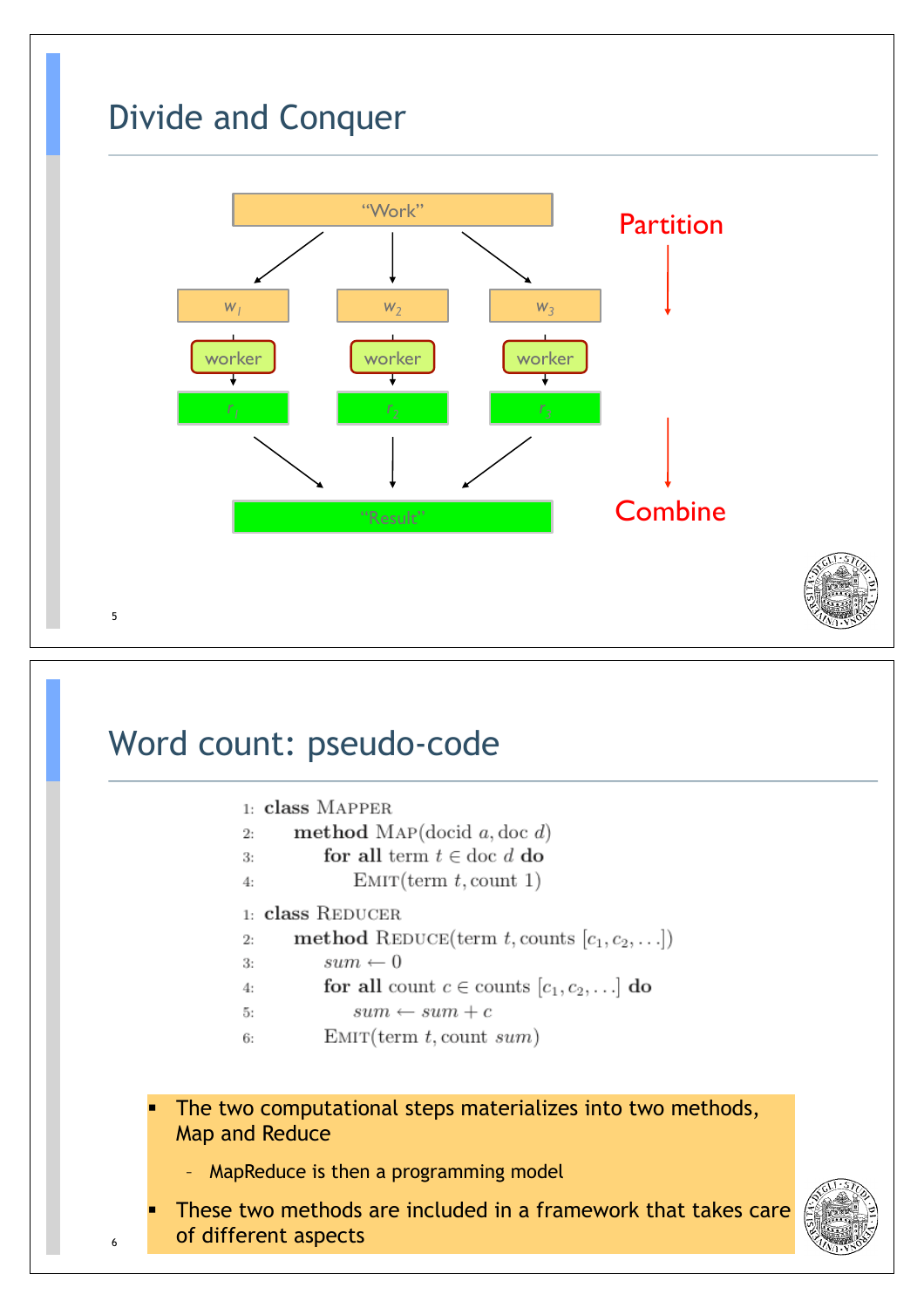# Parallel computing: Concerns

- $\Box$  A parallel system needs to provide:
	- Data distribution
	- Computation distribution
	- Fault tolerance
	- Job scheduling
		- The execution framework should hide these system-level details
			- Separate the *what* from the *how*
	- MapReduce abstracts away the "distributed" part of the system
		- MapReduce is then an execution framework

### What is MapReduce

 $\Box$  A programming model:

- Inspired by functional programming
- Allows expressing distributed computations on massive amounts of data

 $\Box$  An execution framework:

- Designed for large-scale data processing
- Designed to run on clusters of commodity hardware

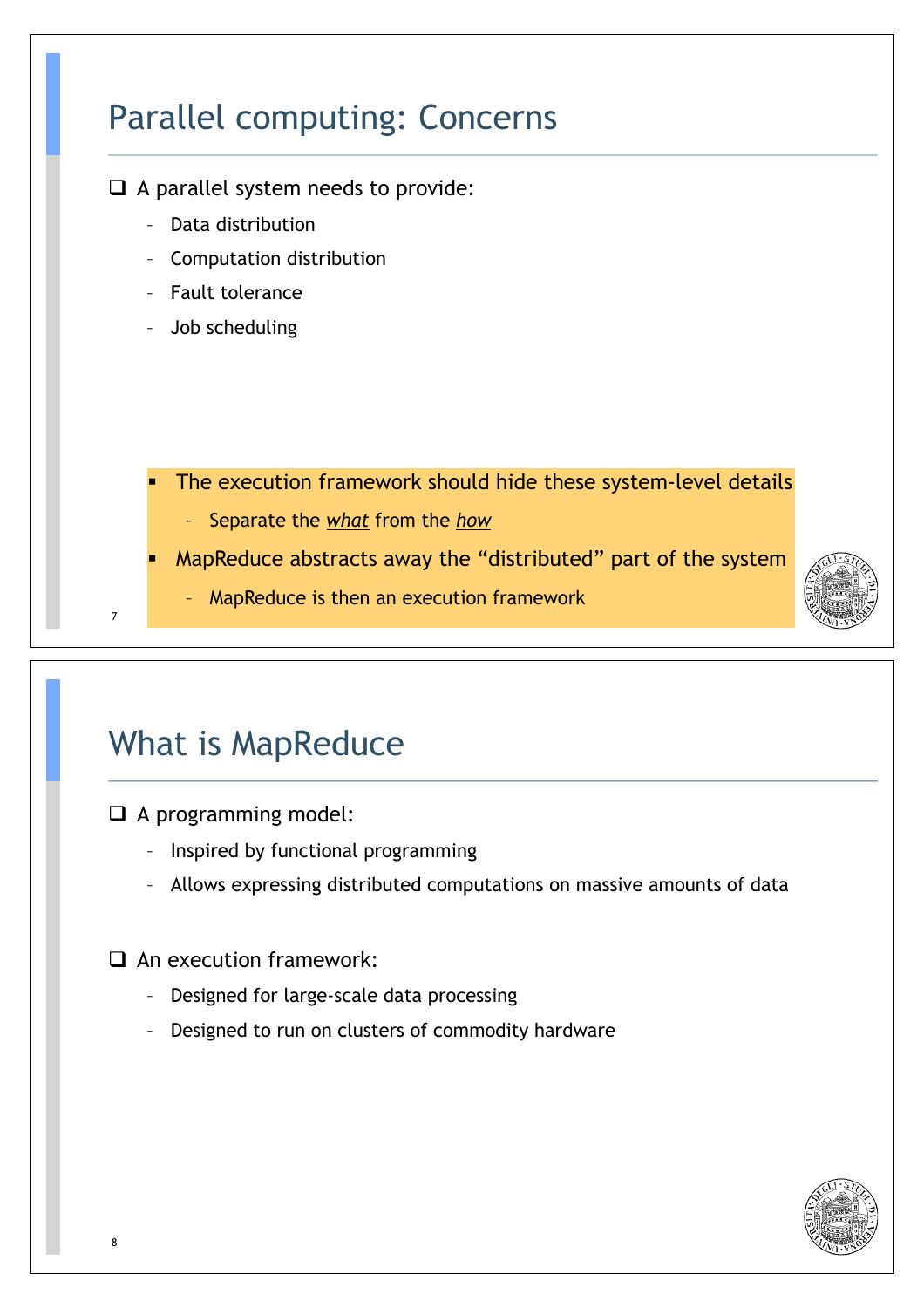# The Programming Model



### MapReduce: Programming model

 $\Box$  MapReduce is a new use of an old idea in Computer Science

 $\Box$  Map: Apply a function to every object in a list

- Each object (e.g. document) is independent
	- Order is unimportant
	- Maps can be done in parallel
- The function produces an intermediate result

 $\Box$  Reduce: Combine the intermediate results to produce a final result

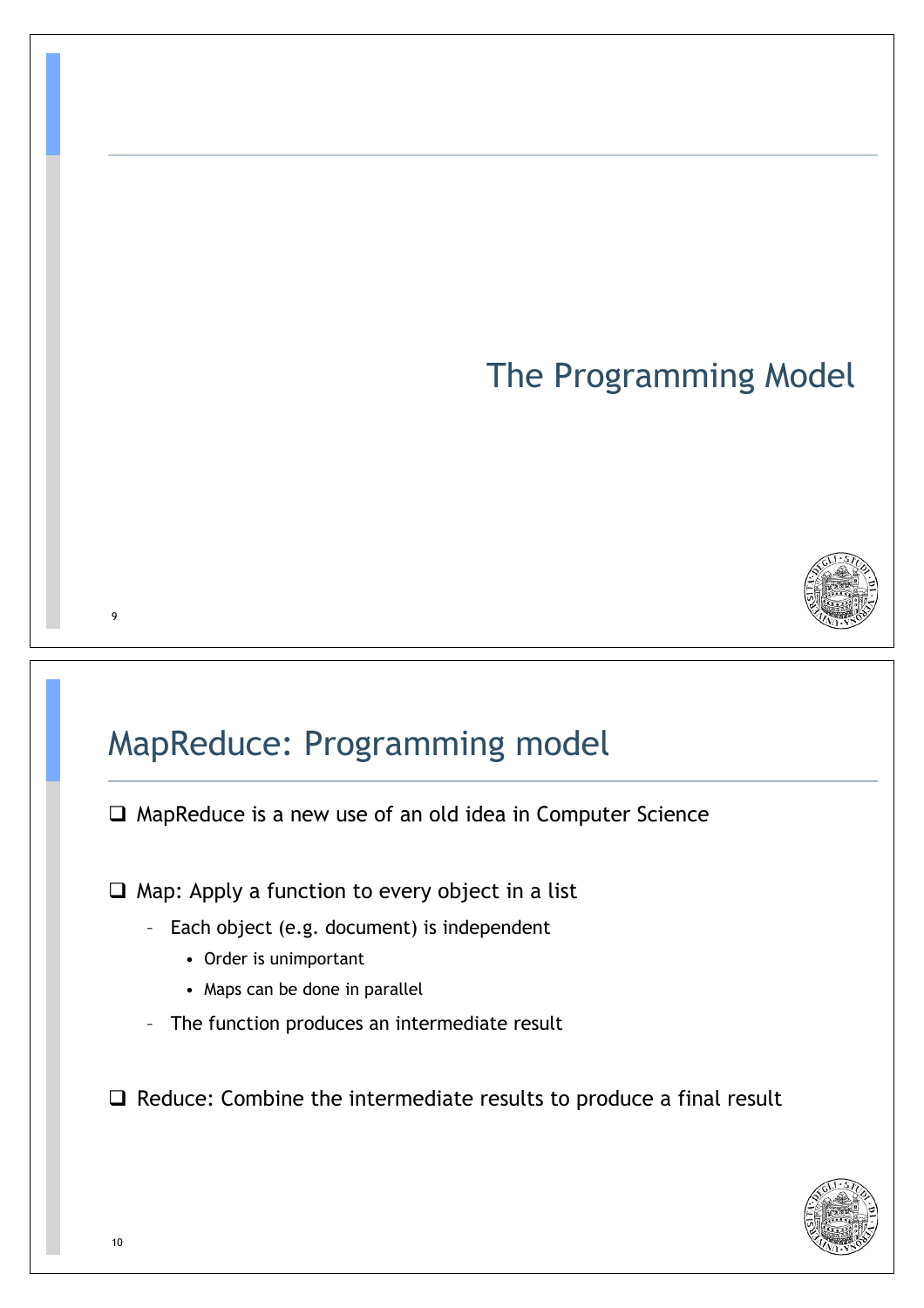|       | There are several important problems that can be adapted to MapReduce<br>Inverted indexing (web search), graph algorithms (PageRank), |
|-------|---------------------------------------------------------------------------------------------------------------------------------------|
| ⊔     | The key point is how to design algorithms with the MapReduce<br>programming model                                                     |
| $ \,$ | We will show some "design patterns"                                                                                                   |
|       | • How to transform a problem and its input                                                                                            |
|       | • How to save memory and bandwidth in the system                                                                                      |
|       |                                                                                                                                       |
| 11    |                                                                                                                                       |

 $\Box$  Key-value pairs are the basic data structure

- Keys and values can be: integers, float, strings, raw bytes
	- E.g.: for a collection of Web pages, input keys may be URLs and values may be the HTML content
- They can also be *arbitrary data structures*

 $\Box$  The design of MapReduce algorithms involes:

- Imposing the key-value structure on arbitrary datasets
	- E.g.: for a collection of Web pages, input keys may be URLs and values may be the HTML content
- In some algorithms, input keys are not used, in others they uniquely identify a record

Keys can be combined in complex ways to design various algorithms

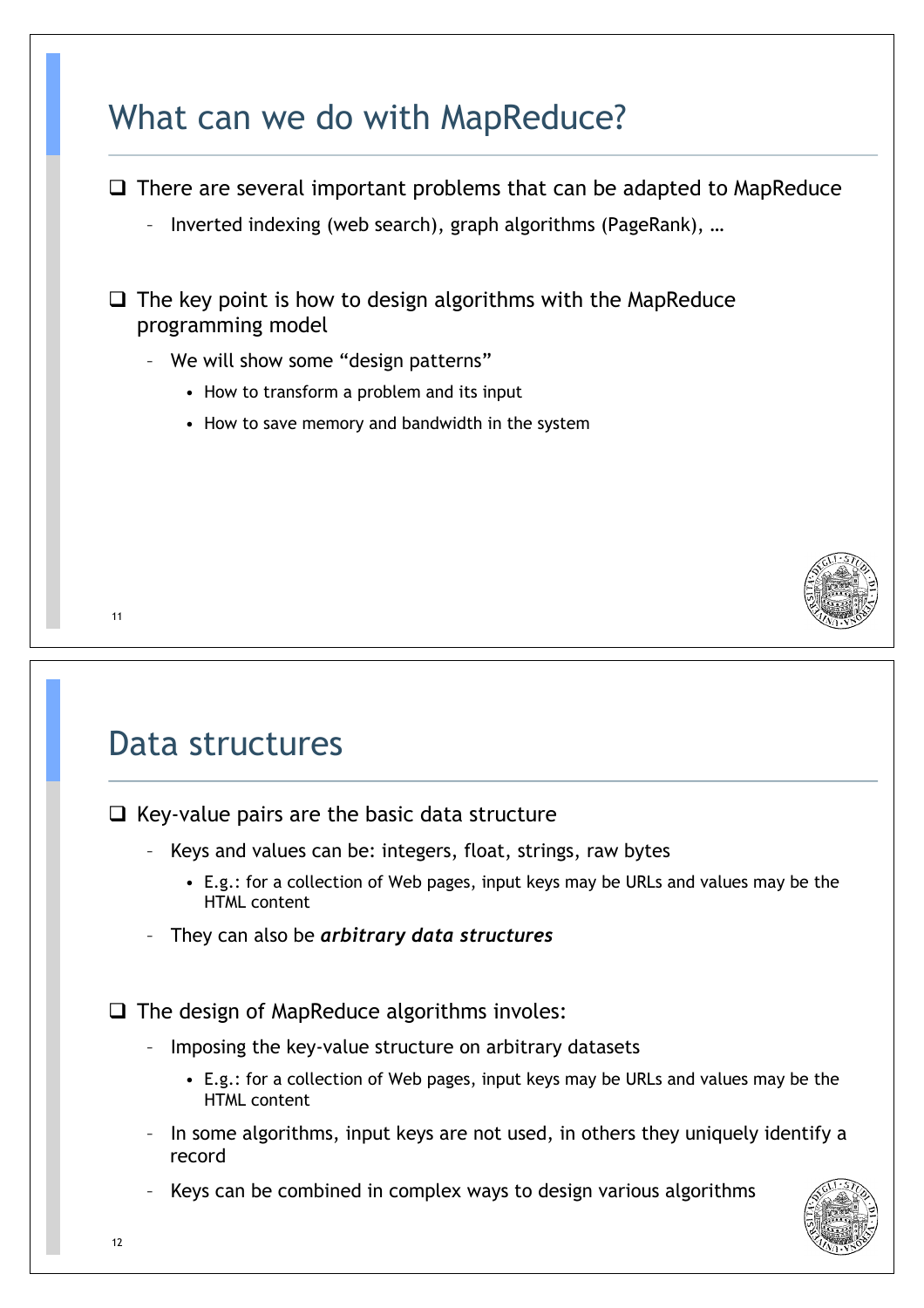### MapReduce jobs

 $\Box$  The programmer defines a mapper and a reducer as follows:

- map:  $(k1, v1) \rightarrow [(k2, v2)]$
- reduce:  $(k2, \lceil v2 \rceil) \rightarrow \lceil (k3, v3) \rceil$

 $\Box$  A MapReduce job consists in:

- A dataset, stored on the underlying **distributed** filesystem, which is split in a number of **blocks** across machines
- The mapper, applied to every input key-value pair to generate intermediate key-value pairs
- The reducer, applied to all values associated with the same intermediate key to generate output key-value pairs



#### 13

# Where the magic happens

- $\Box$  Implicit between the map and reduce phases is a distributed "group by" operation on intermediate keys
	- Intermediate data arrive at each reducer in order, sorted by the key
	- No ordering is guaranteed across reducers

 $\Box$  Output keys from reducers are written back to the distributed filesystem

- The output may consist of r distinct files, where r is the number of reducers
- Such output may be the input to a subsequent MapReduce phase
- $\Box$  Intermediate keys are transient:
	- They are not stored on the distributed filesystem
	- They are "spilled" to the local disk of each machine in the cluster

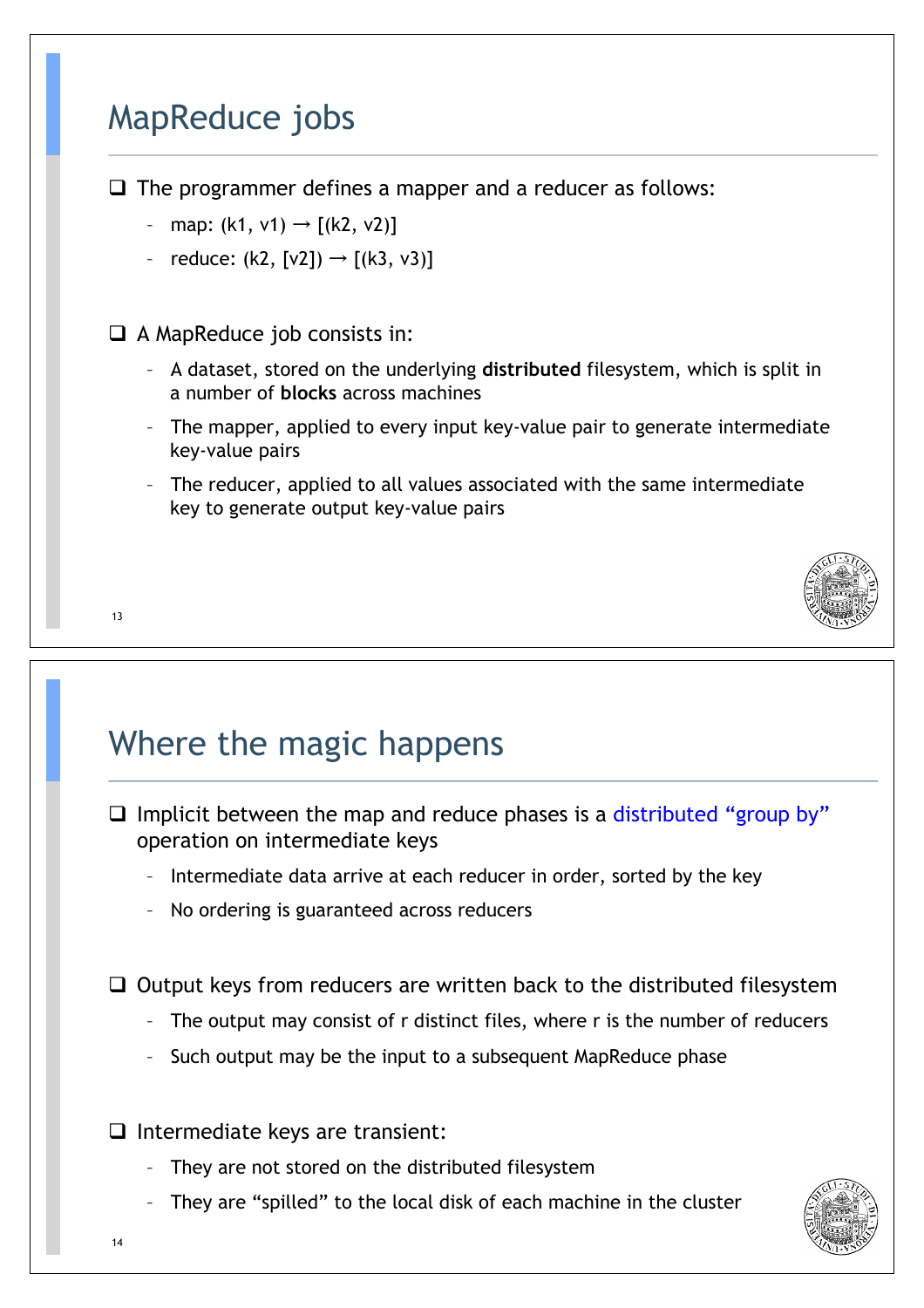

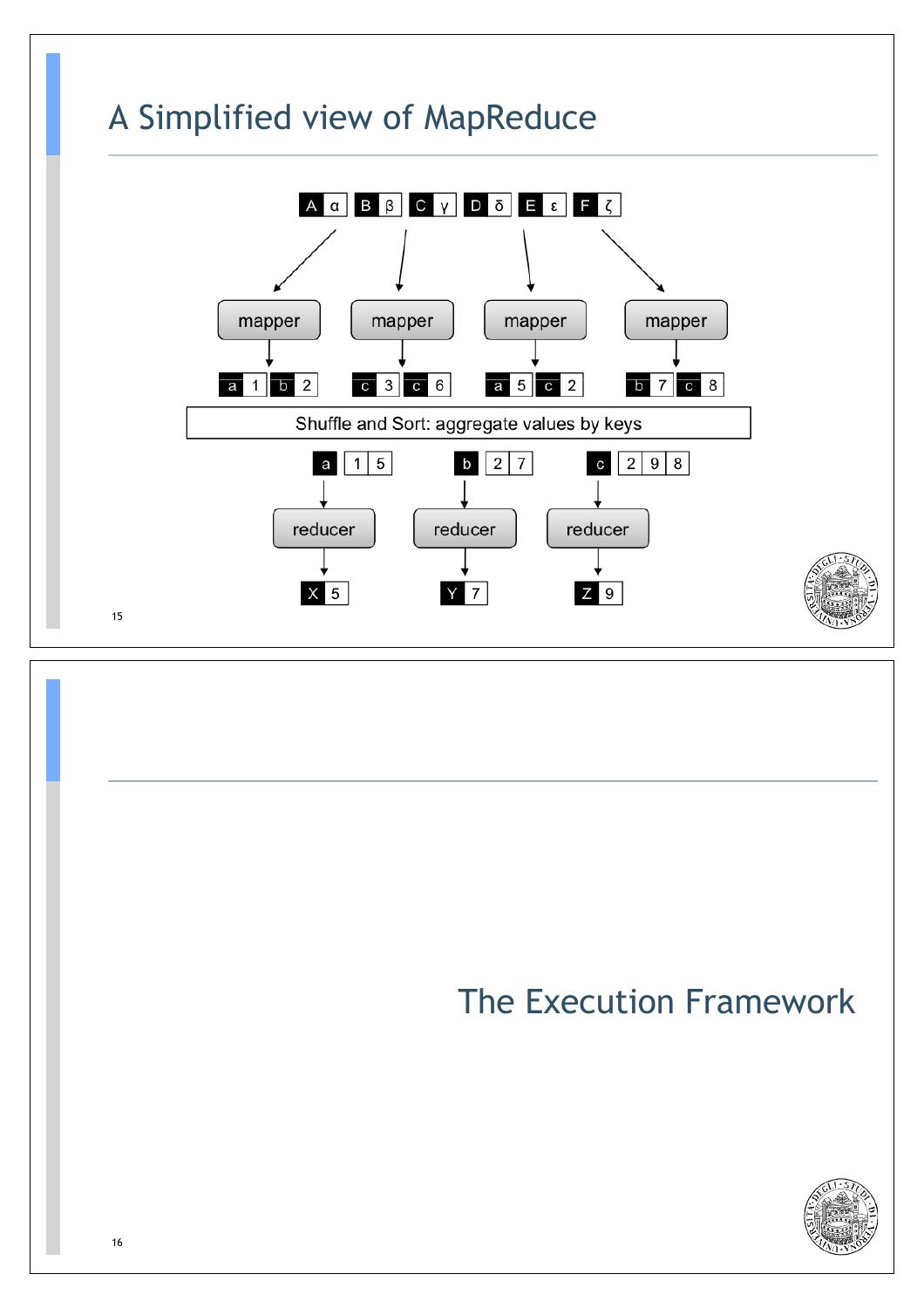# MapReduce: Execution framework

- $\Box$  MapReduce program, a.k.a. a job:
	- Code of mappers and reducers
	- Code for combiners and partitioners (optional)
	- Configuration parameters
	- All packaged together

#### $\Box$  A MapReduce job is submitted to the cluster

- The framework takes care of everything else
- Next, we will delve into (some) details



# Scheduling

- $\Box$  Each Job is broken into tasks
	- Map tasks work on fractions of the input dataset, as defined by the underlying distributed filesystem
	- Reduce tasks work on intermediate inputs and write back to the distributed filesystem

 $\Box$  The number of tasks may exceed the number of available machines in a cluster

– The scheduler takes care of maintaining something similar to a queue of pending tasks to be assigned to machines with available resources

 $\Box$  Jobs to be executed in a cluster requires scheduling as well

- Different users may submit jobs
- Jobs may be of various complexity
- Fairness is generally a requirement

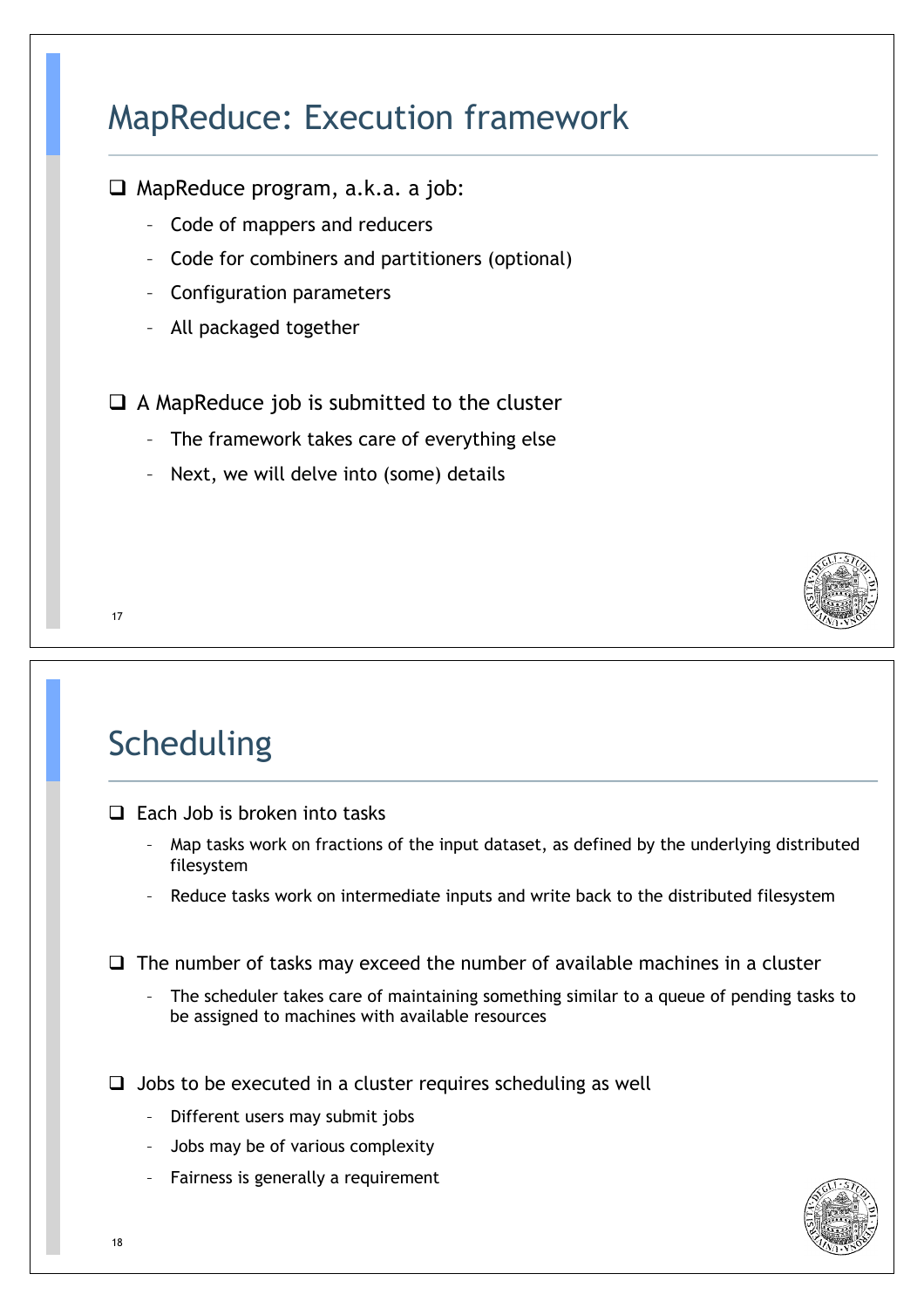### Data/code co-location

 $\Box$  How to feed data to the code – In MapReduce, this issue is intertwined with scheduling and the underlying distributed filesystem  $\Box$  How data locality is achieved The scheduler starts the task on the node that holds a particular block of data required by the task – If this is not possible, tasks are started elsewhere, and data will cross the network • Note that usually input data is replicated – Distance rules help dealing with bandwidth consumption • Same rack scheduling



# Synchronization

! In MapReduce, synchronization is achieved by the "shuffle and sort" barrier

- Intermediate key-value pairs are grouped by key
- This requires a distributed sort involving all mappers, and taking into account all reducers
- If you have m mappers and r reducers this phase involves up to  $m \times r$  copying operations

 $\Box$  IMPORTANT: the reduce operation cannot start until all mappers have finished

- This is different from functional programming that allows "lazy" aggregation
- In practice, a common optimization is for reducers to pull data from mappers as soon as they finish

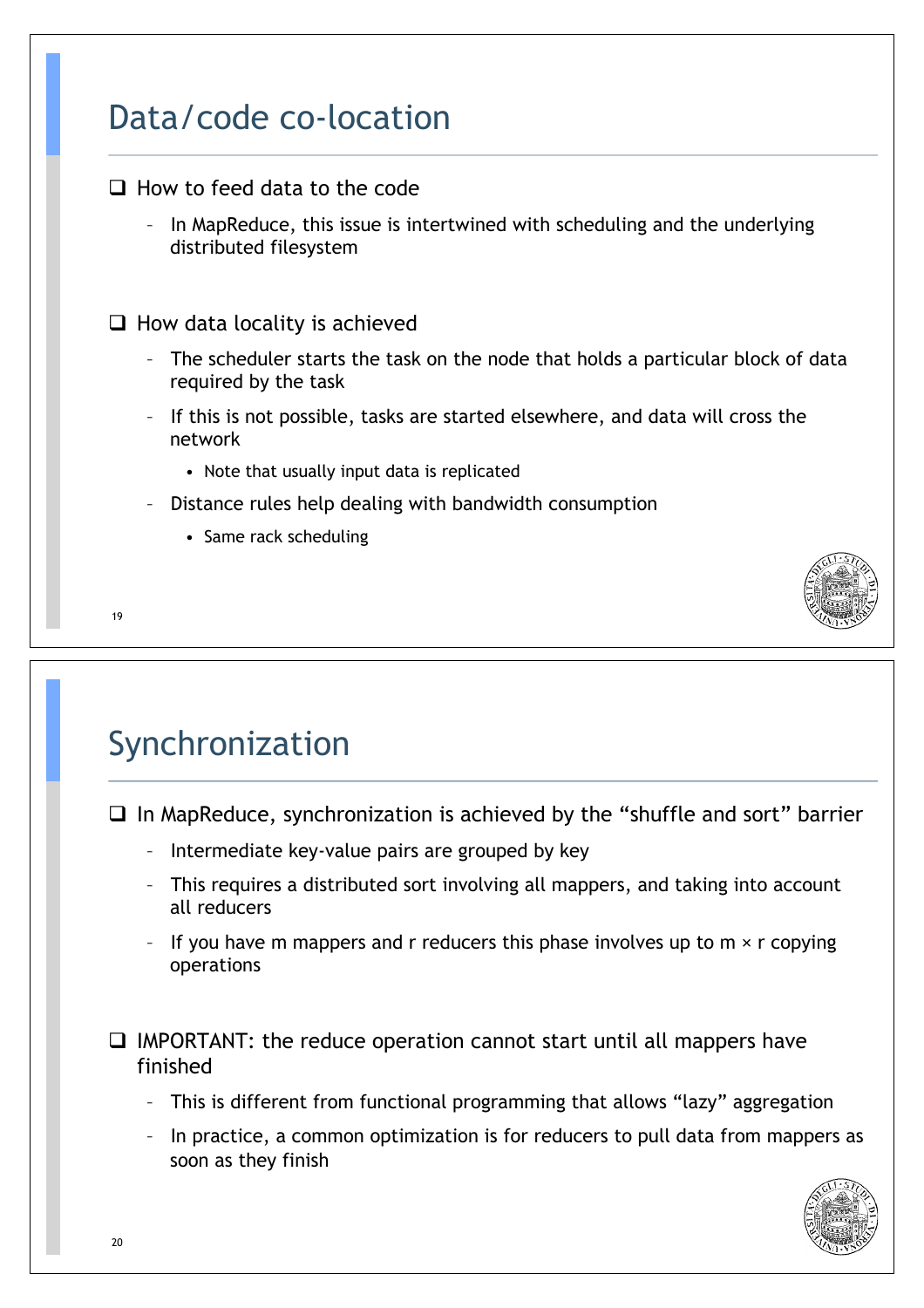### Errors and faults

The MapReduce framework deals with:

 $\Box$  Hardware failures

- Individual machines: disks, RAM
- Networking equipment
- Power / cooling
- $\Box$  Software failures
	- Exceptions, bugs
- $\Box$  Corrupt and/or invalid input data





# Programming model: Optimizations

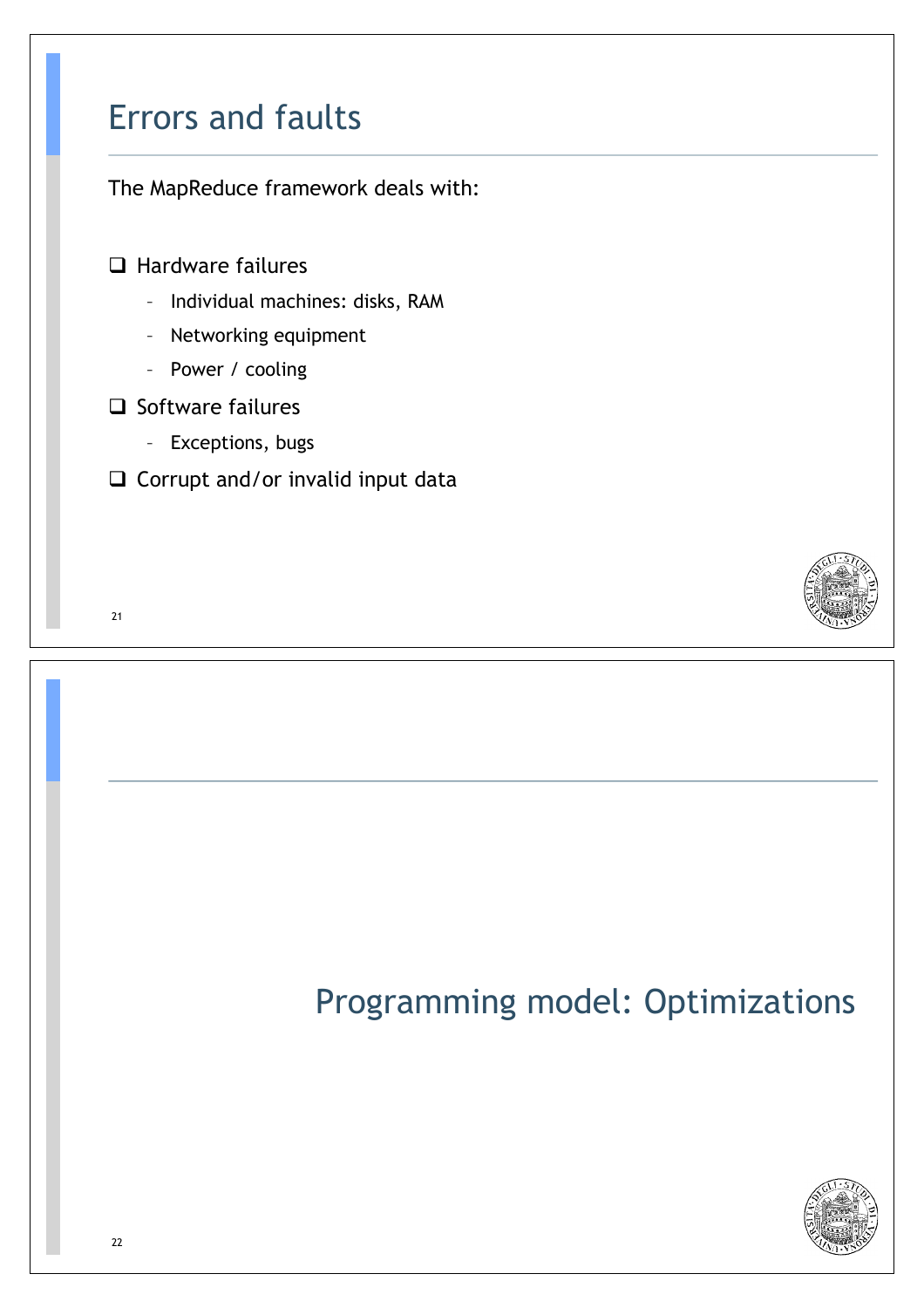## Local aggregation



### Combiners

- $\Box$  Combiners are a general mechanism to reduce the amount of intermediate data
	- They could be thought of as "mini-reducers"

 $\Box$  Back to our running example: word count

- Combiners aggregate term counts across documents processed by each map task
- If combiners take advantage of all opportunities for local aggregation we have at most m × V intermediate key-value pairs
	- m: number of mappers
	- V : number of unique terms in the collection
- Note: due to Zipfian nature of term distributions, not all mappers will see all terms

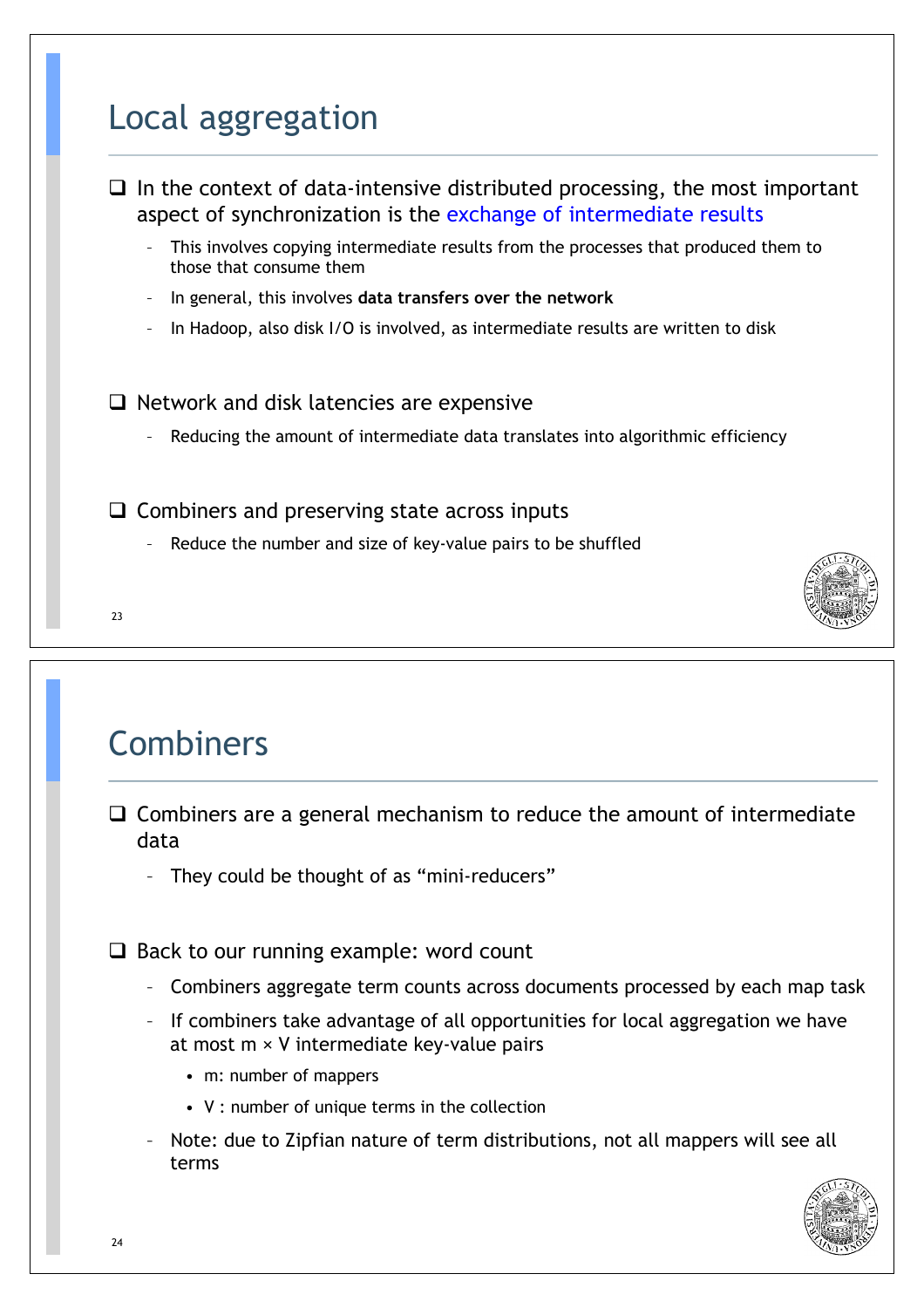

### Combiners: considerations

- $\Box$  The input/output format of the combiners are determined by the Map and Reduce input/output
	- The input of the combiner has the same format of the input of the reducers
	- The output of the combiner has the same format of the output of the mappers

 $\Box$  In general, the code is very similar to the reducer's code

- sometimes it is possible to use the reducers themselves
	- but this is not always true

 $\Box$  The execution of the combiners is not under control of the programmer

– e.g., when the combiners are called

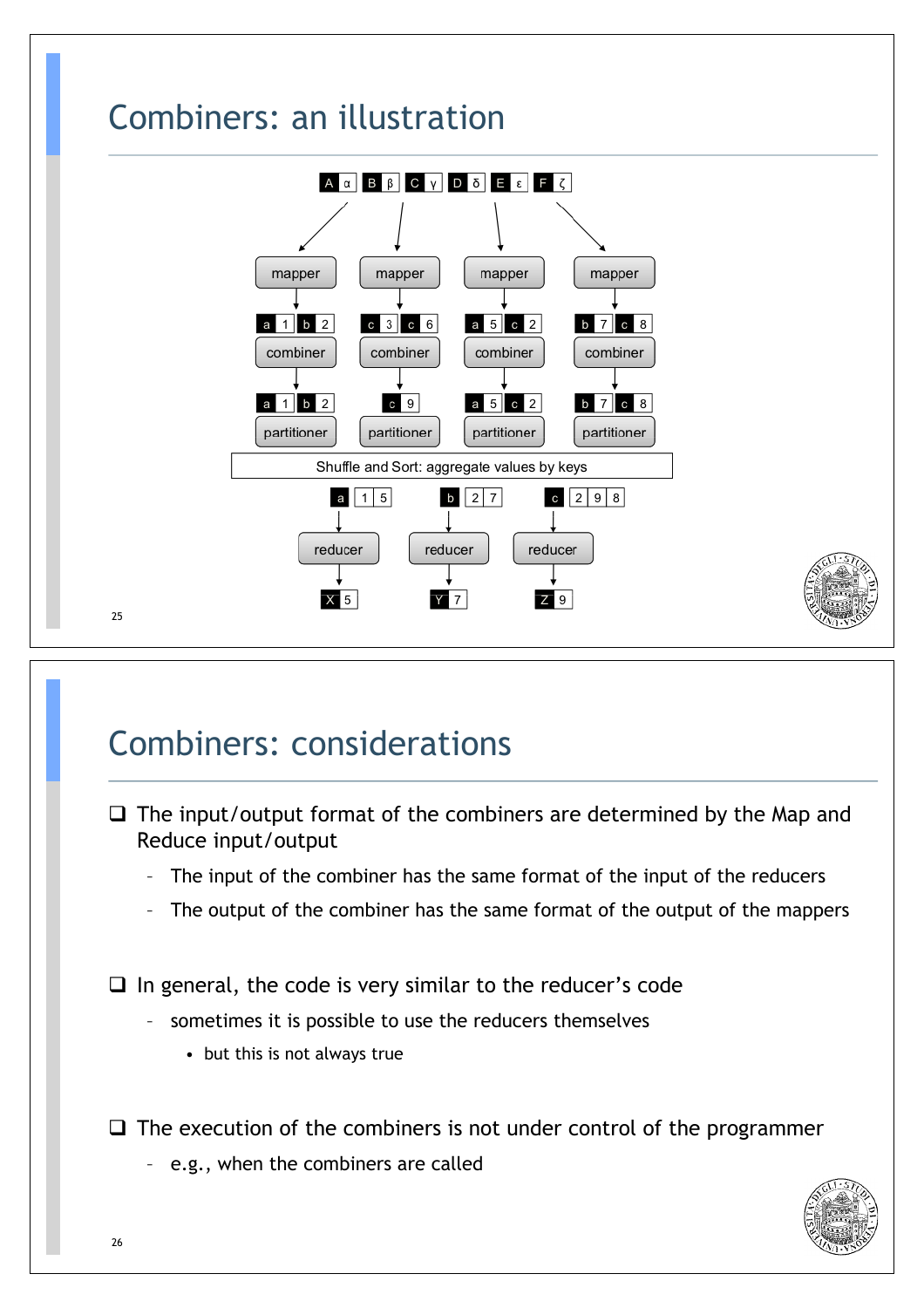## In-Mapper Combiners

 $\Box$  In-Mapper Combiners, a possible improvement

 $\Box$  Use an associative array to cumulate intermediate results

- The array is used to sum up term counts within a single document
- The Emit method is called only after all InputRecords have been processed
- $\Box$  Example (see next slide)
	- The code emits a key-value pair for each unique term in the document



#### In-Mapper Combiners: example

|    | 1: class MAPPER                     |
|----|-------------------------------------|
| 2: | method MAP(docid $a,$ doc $d$ )     |
| 3: | $H \leftarrow$ new ASSOCIATIVEARRAY |
| 4: | for all term $t \in$ doc d do       |
| 5: | $H\{t\} \leftarrow H\{t\} + 1$      |
| 6: | for all term $t \in H$ do           |
| 7: | EMIT(term t, count $H\{t\}$ )       |
|    |                                     |

 $\triangleright$  Tally counts for entire document

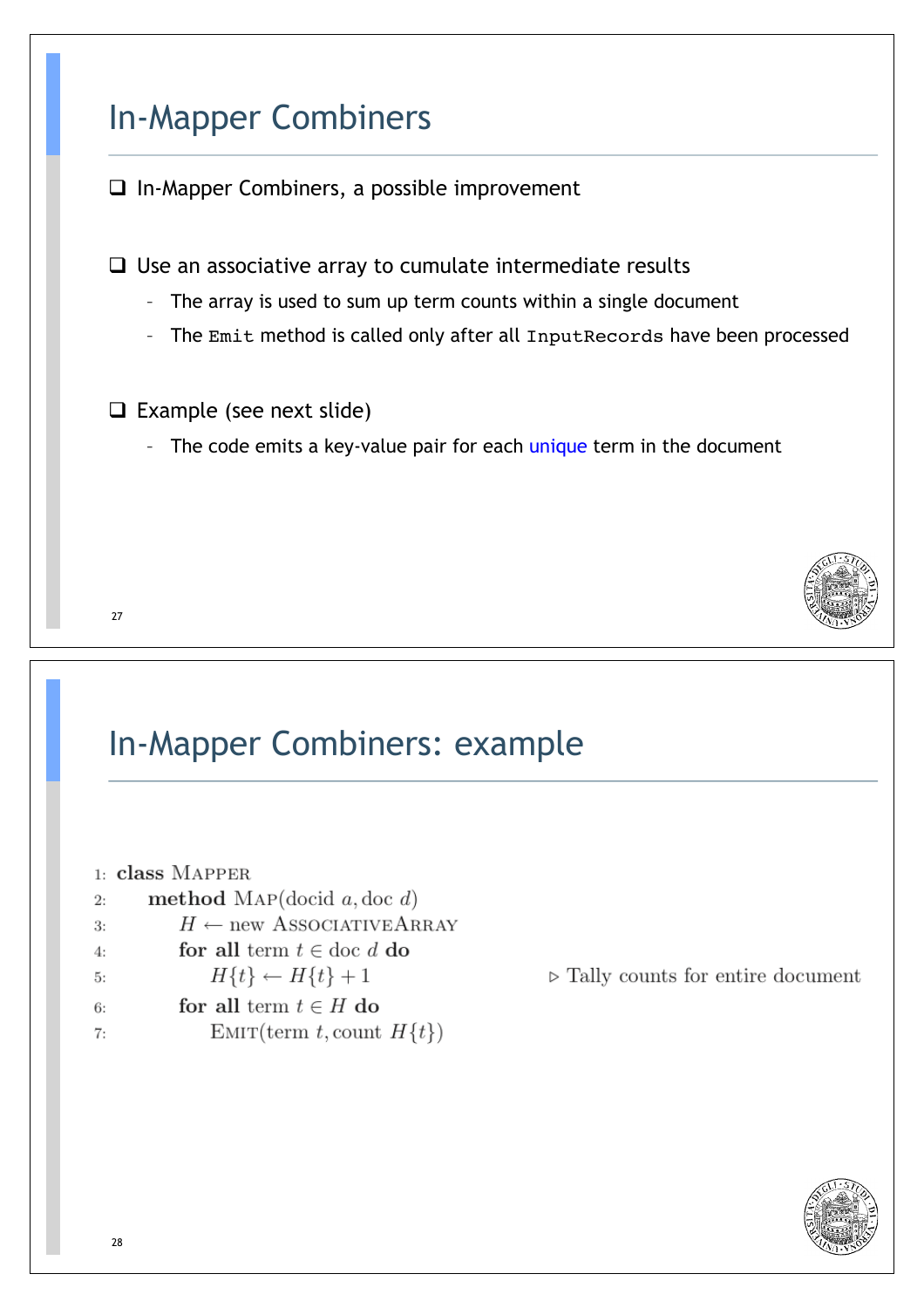### In-Memory Combiners

- $\Box$  Taking the idea one step further
	- Exploit implementation details in Hadoop
	- A Java mapper object is created for each map task
	- JVM reuse must be enabled

 $\Box$  Preserve state within and across calls to the Map method

- Initialize method, used to create a across-map persistent data structure
- Close method, used to emit intermediate key-value pairs only when all map task scheduled on one machine are done



#### 29

#### In-Memory Combiners: example

|    | 1: class MAPPER                       |
|----|---------------------------------------|
| 2: | method INITIALIZE                     |
| 3: | $H \leftarrow$ new ASSOCIATIVE ARRAY  |
| 4: | method MAP(docid $a,$ doc $d$ )       |
| 5: | for all term $t \in \text{doc } d$ do |
| 6: | $H\{t\} \leftarrow H\{t\} + 1$        |
| 7: | method CLOSE                          |
| 8: | for all term $t \in H$ do             |
| 9: | EMIT(term t, count $H\{t\}$ )         |

 $\triangleright$  Tally counts *across* documents